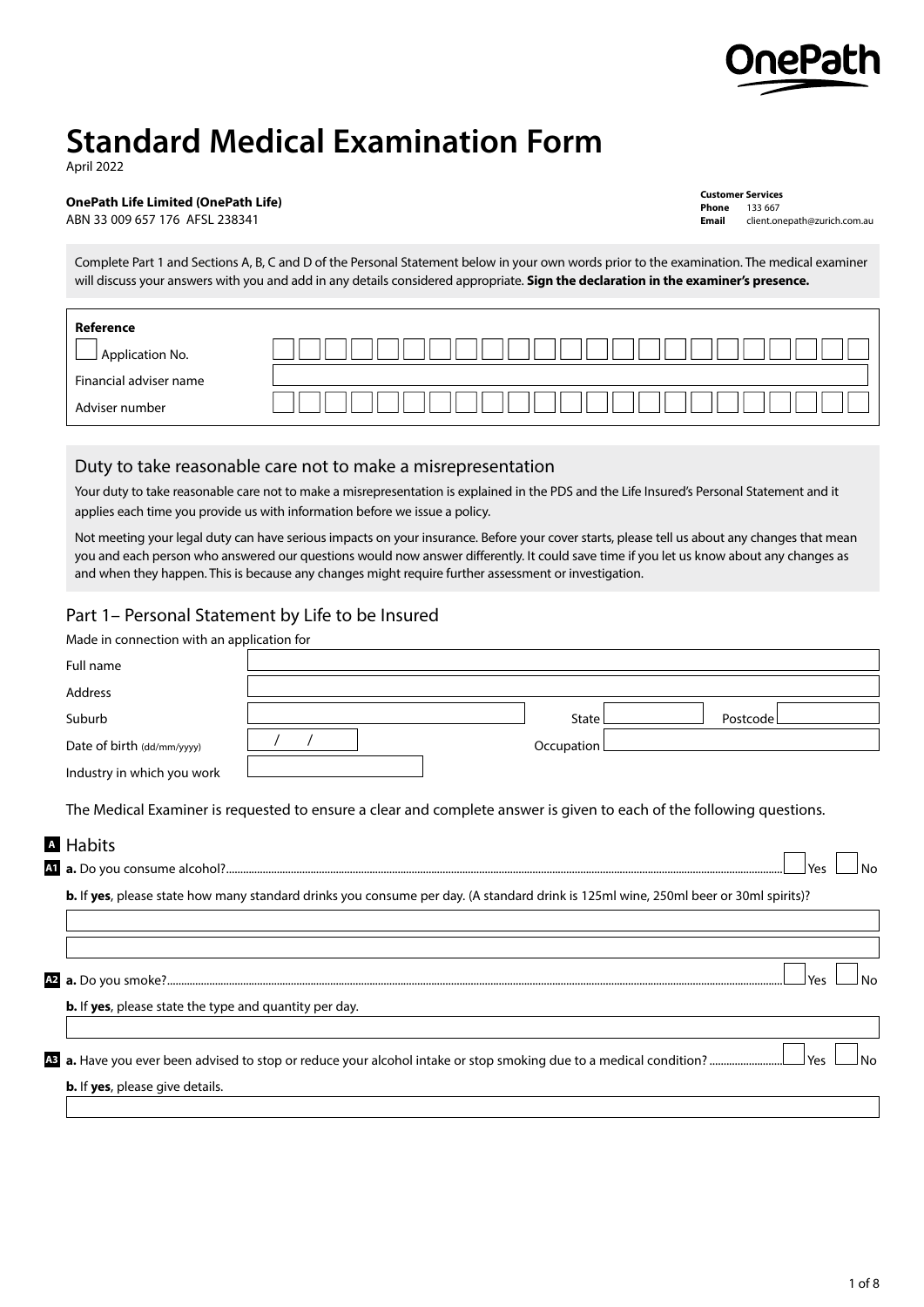# Medical History **B**

|    | <b>B1</b> Have you ever had any of the following:                                                                                                                                                                                                   |     |    |
|----|-----------------------------------------------------------------------------------------------------------------------------------------------------------------------------------------------------------------------------------------------------|-----|----|
| 1. |                                                                                                                                                                                                                                                     | Yes | No |
| 2. |                                                                                                                                                                                                                                                     | Yes | No |
| з. |                                                                                                                                                                                                                                                     | Yes | No |
| 4. |                                                                                                                                                                                                                                                     | Yes | No |
| 5. |                                                                                                                                                                                                                                                     | Yes | No |
| 6. |                                                                                                                                                                                                                                                     | Yes | No |
| 7. |                                                                                                                                                                                                                                                     | Yes | No |
| 8. |                                                                                                                                                                                                                                                     | Yes | No |
| 9. |                                                                                                                                                                                                                                                     | Yes | No |
|    |                                                                                                                                                                                                                                                     | Yes | No |
|    |                                                                                                                                                                                                                                                     | Yes | No |
|    |                                                                                                                                                                                                                                                     | Yes | No |
|    |                                                                                                                                                                                                                                                     | Yes | No |
|    |                                                                                                                                                                                                                                                     | Yes | No |
|    |                                                                                                                                                                                                                                                     | Yes | No |
|    | 16. Kidney, prostate or bladder problems (including renal colic or stones, nephritis, lupus nephritis, pyelitis or cystitis)?                                                                                                                       | Yes | No |
|    |                                                                                                                                                                                                                                                     | Yes | No |
|    | 18. Cancer (including carcinoma in situ of any organ), tumour, growth of any kind or breast lumps (even if you have                                                                                                                                 | Yes | No |
|    |                                                                                                                                                                                                                                                     | Yes | No |
|    | 20. Any disease of, or injury to, the neck or spine including back strain, disc disorder, lumbago, fibrositis, sciatica, neuritis, etc.?                                                                                                            | Yes | No |
|    |                                                                                                                                                                                                                                                     | Yes | No |
|    | 22. Gout, fibromyalgia, tendonitis, tenosynovitis, 'RSI' or any regional pain syndrome or chronic fatigue syndrome                                                                                                                                  | Yes | No |
|    |                                                                                                                                                                                                                                                     | Yes | No |
|    |                                                                                                                                                                                                                                                     | Yes | No |
|    | 25. Any disorder of the skin, including but not limited to cysts, moles, skin lesions, varicose veins, scleroderma                                                                                                                                  | Yes | No |
|    |                                                                                                                                                                                                                                                     | Yes | No |
|    | 27. Any abnormality affecting physical mobility or muscular power (e.g. multiple sclerosis) or any diagnosed                                                                                                                                        | Yes | No |
|    | 28. Have you within the last five years had any other illness, injury, operation, X-ray, electrocardiogram, blood                                                                                                                                   |     |    |
|    |                                                                                                                                                                                                                                                     | Yes | No |
|    |                                                                                                                                                                                                                                                     | Yes | No |
|    | 30. Due to injury or illness have you ever been off work for more than seven consecutive days (if not already mentioned)?                                                                                                                           | Yes | No |
|    |                                                                                                                                                                                                                                                     | Yes | No |
|    | 32. Are you contemplating surgery, intending to consult a doctor or have you been advised to have an operation                                                                                                                                      | Yes | No |
|    |                                                                                                                                                                                                                                                     | Yes | No |
|    | 34. Have you ever used or injected any drugs not prescribed for you by a medical attendant or have you ever received                                                                                                                                | Yes | No |
|    | 35a. Is the combined total of your existing insurance(s), and any new insurance you are applying for with OnePath Life,<br>more than any one of the following: \$500,000 Life; \$500,000 TPD; \$200,000 Trauma; \$4,000 per month in total of any   | Yes | No |
|    | If you answered yes to question 35a, please proceed to 35b, otherwise continue to question 36.                                                                                                                                                      |     |    |
|    | 35b. Have you ever had, or have you scheduled an appointment to have, a genetic test where you received (or are currently<br>awaiting) an individual result? (Please do not include any test conducted solely for the purpose of a medical research |     |    |
|    |                                                                                                                                                                                                                                                     | Yes | No |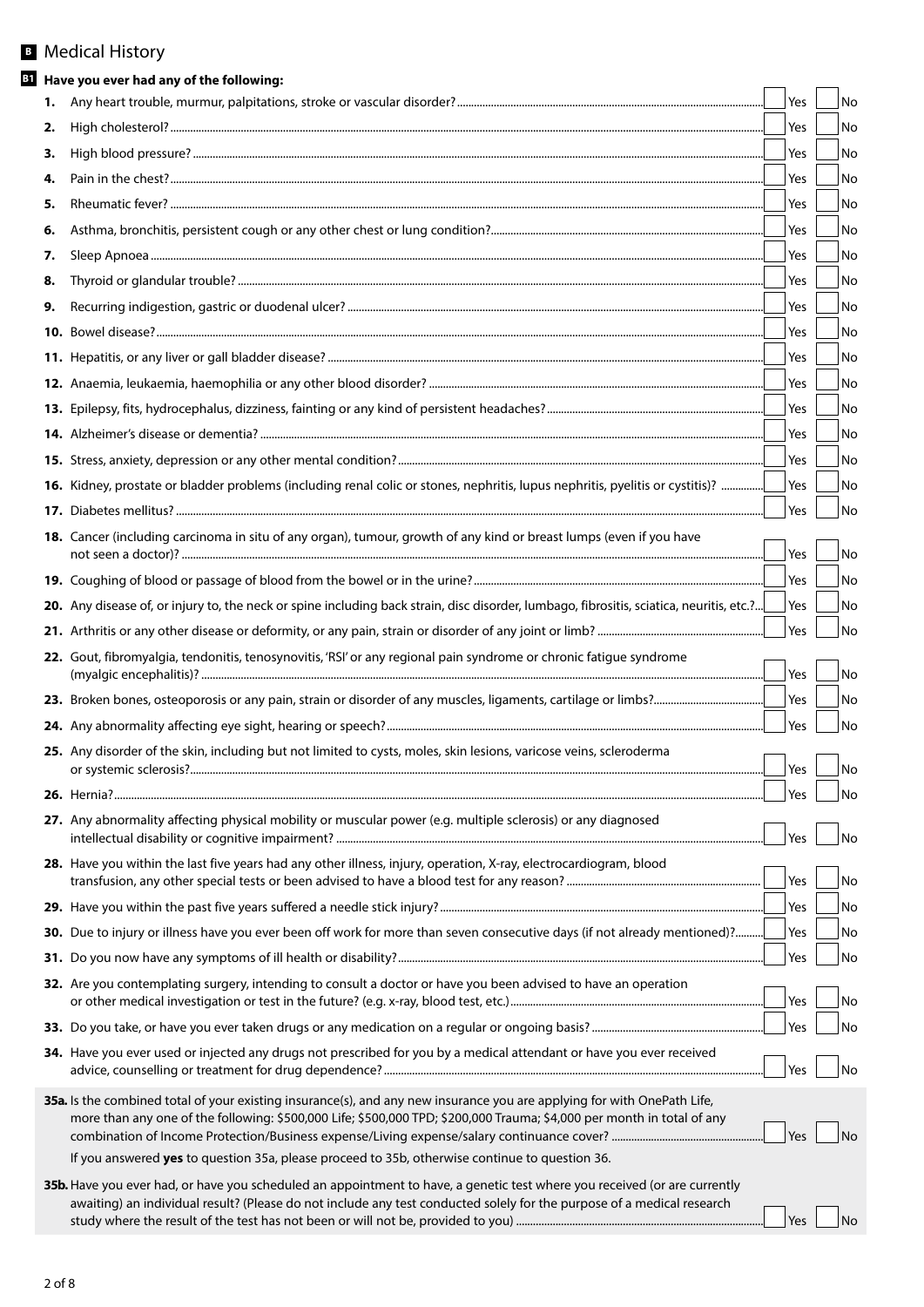## **36. Females only:**

|                                                                                                                               | Yes        | No.            |
|-------------------------------------------------------------------------------------------------------------------------------|------------|----------------|
|                                                                                                                               |            |                |
|                                                                                                                               | Yes        | N <sub>o</sub> |
|                                                                                                                               | <b>Yes</b> | l No           |
| <b>d.</b> Have you ever had any symptom(s) of, or sought advice or treatment for any condition of the cervix,                 | Yes        |                |
| 37. Are you suffering from unintentional weight loss, persistent night sweats, persistent fever, diarrhoea or swollen glands? | Yes        |                |
| 38. Have you ever tested positive for HIV (Human Immunodeficiency Virus), which causes AIDS (Acquired Immune                  | Yes        |                |
| 39. Have you received or are you expected to receive treatment, or undergo a medical consultation for a sexually              | Yes        | No             |

#### **40.** In the past 5 years have you:

- had sex without using a condom with a person you know or suspect to be either HIV positive or who uses non prescribed drugs intravenously
- had sex without using a condom with a sex worker or as a sex worker
- had anal intercourse without using a condom (except with someone whom you have been in a monogamous relationship for five years or more)? .............................................................................................................................. Yes No

Note: If you answered **yes** to question 40 a private and confidential questionnaire will be sent to you.

If you answered **yes** to any questions 1–39, please complete the following table. If there is not enough space here, please provide details on page 8.

|                                                                                | Question number            |              | Question number |                |              | Question number |           |              |
|--------------------------------------------------------------------------------|----------------------------|--------------|-----------------|----------------|--------------|-----------------|-----------|--------------|
| Disability, illness, injury,<br>or condition                                   |                            |              |                 |                |              |                 |           |              |
| Investigation type(s)<br>and result(s)                                         |                            |              |                 |                |              |                 |           |              |
| Date of first symptoms                                                         | $\prime$<br>$\overline{1}$ | (dd/mm/yyyy) |                 | $\overline{1}$ | (dd/mm/yyyy) | $\prime$        | $\prime$  | (dd/mm/yyyy) |
| Frequency of symptoms                                                          |                            |              |                 |                |              |                 |           |              |
| Type of treatment<br>(and date provided and<br>ceased)                         |                            |              |                 |                |              |                 |           |              |
|                                                                                | $\prime$<br>$\prime$       | (dd/mm/yyyy) | $\prime$        | $\prime$       | (dd/mm/yyyy) | $\sqrt{2}$      | $\prime$  | (dd/mm/yyyy) |
| Has further<br>treatment, referral or<br>investigation(s) been<br>recommended? | Yes<br>No<br>Details:      |              | Yes<br>Details: | No             |              | Yes<br>Details: | No        |              |
| Time off work                                                                  | Yes<br>No<br>Details:      |              | Yes<br>Details: | No             |              | Yes<br>Details: | <b>No</b> |              |
| Have you completely<br>recovered?                                              | Yes<br>No                  |              | Yes             | No             |              | Yes             | No        |              |
| Date of last symptoms                                                          | $\prime$                   | (dd/mm/yyyy) | $\prime$        | $\prime$       | (dd/mm/yyyy) | $\prime$        | $\prime$  | (dd/mm/yyyy) |
| Name and address of<br>medical facility and<br>attending doctor                |                            |              |                 |                |              |                 |           |              |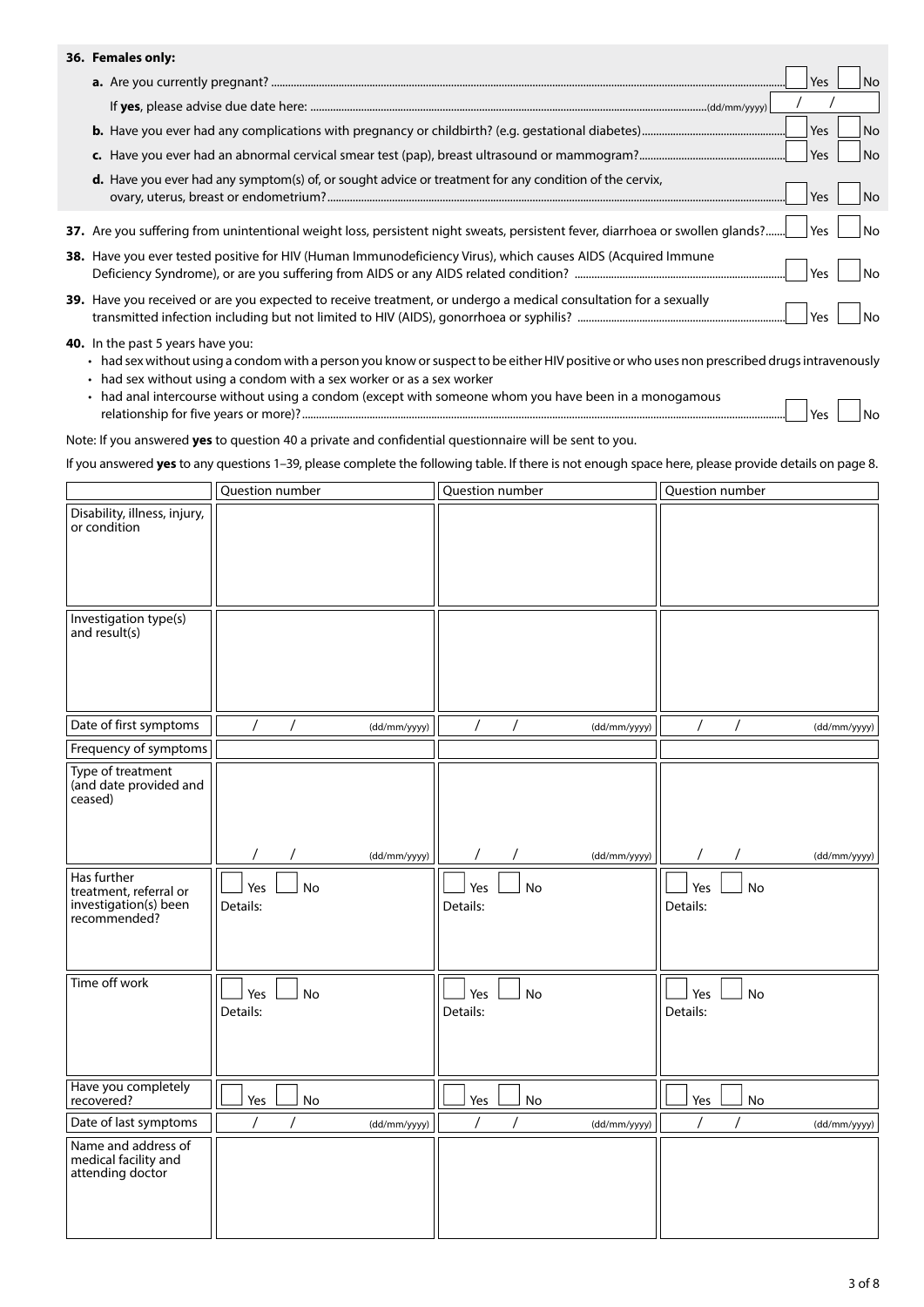## Family History **C**

#### **To be completed in relation to your blood relatives only (if adopted and family history unknown, please say so).**

Have any of your parents, brothers or sisters (alive or deceased) suffered from Huntington's disease, muscular **C1** dystrophy, diabetes mellitus, breast cancer, bowel cancer, multiple sclerosis, cystic fibrosis, familial adenomatous polyposis of the bowel, polycystic kidney disease, Alzheimer's disease, dementia or any other hereditary or familial disorder?...... | Yes | | No

Have any of your parents, brothers or sisters (alive or deceased) been diagnosed before age 60 with any of the following **C2** conditions: heart disease, stroke, mental illness, haemochromatosis, ovarian cancer, cervical cancer, prostate cancer, melanoma or any other cancer (please specify type)?............................................................................................................................... Yes No

If you answered **yes** to either C1 or C2, please complete the following:

| Relation | Condition/disorder | Age diagnosed |
|----------|--------------------|---------------|
|          |                    |               |
| ٠.       |                    |               |
| l 2.     |                    |               |
| IЗ.      |                    |               |
| 4.       |                    |               |
| 5.       |                    |               |
| 6.       |                    |               |
| 7.       |                    |               |

**Note:** You are only required to disclose family history information pertaining to first degree blood related family members – living or deceased (mother, father, brothers, sisters).

## Usual doctor or medical centre details **D**

| Name of regular doctor                                |       |          |  |
|-------------------------------------------------------|-------|----------|--|
| Phone                                                 |       |          |  |
| Address                                               |       |          |  |
| Suburb                                                | State | Postcode |  |
|                                                       |       | mths     |  |
|                                                       |       |          |  |
| <b>DB</b> Reason for and outcome of last consultation |       |          |  |
|                                                       |       |          |  |
|                                                       |       |          |  |

## Declaration and consent

I have read and understood my duty to take reasonable care not to make a misrepresentation and declare that the statements and answers provided in this application are true, accurate and complete.

I have read and understood my duty to take reasonable care not to make a misrepresentation and the consequences of not meeting the legal duty and answering all questions truthfully and completely.

I acknowledge and consent to the collection, use, storage and disclosure of my personal information (including health and other sensitive information) in this form in accordance with the Privacy Statement attached.

| Signature of Life to be Insured |                                                                                      | Date $\frac{dd}{m}$ / $\frac{1}{1}$ |  |  |
|---------------------------------|--------------------------------------------------------------------------------------|-------------------------------------|--|--|
|                                 | The above was signed in my presence and discussed where I considered it appropriate. |                                     |  |  |
|                                 |                                                                                      |                                     |  |  |

Signature of Medical Examiner

✗

| Date (dd/mm/yyyy) l |  |  |
|---------------------|--|--|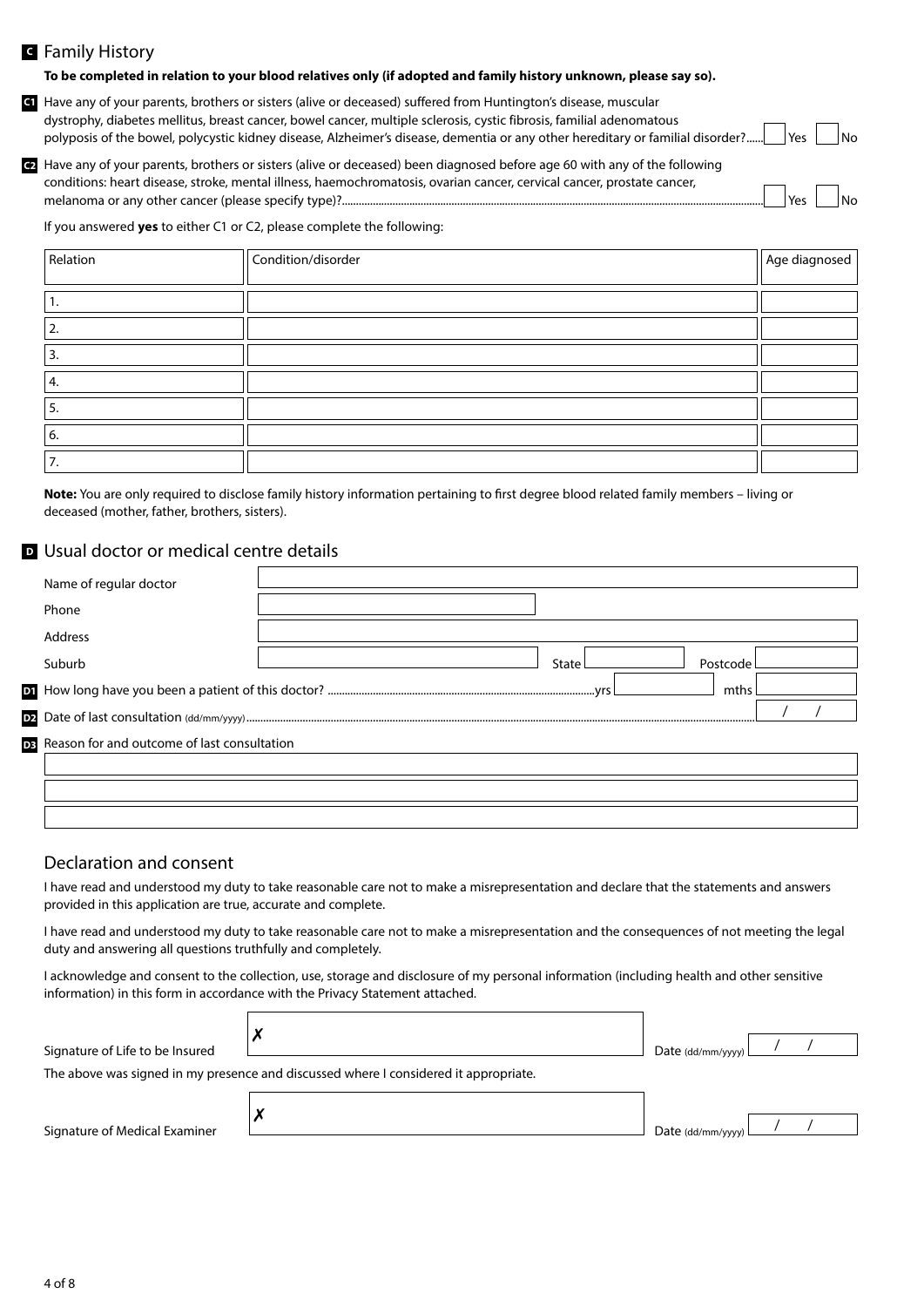# Part 2 – Confidential Medical Report to OnePath Life

On the medical condition of (Name of examinee)

**Note:** Information regarding your findings should NOT be given to any other person. Exception may be made, subject to the examinee's consent, if in your opinion there is medical information which should be conveyed to his/her medical attendant. The Company's decision concerning the proposal for insurance will be based on a careful consideration of the medical evidence and other factors including the type of insurance sought. The EXAMINER is therefore requested NOT to express to the examinee any opinion concerning the examinee's insurability.

|                | <b>E</b> Introduction<br>Are you acquainted with the examinee                                                                 | <b>HB</b> Is there any evidence of cardiac enlargement?<br>Yes<br>N <sub>o</sub><br>If yes, $\frac{1}{2}$                                                                                                                         |
|----------------|-------------------------------------------------------------------------------------------------------------------------------|-----------------------------------------------------------------------------------------------------------------------------------------------------------------------------------------------------------------------------------|
|                | No                                                                                                                            | Is there any abnormality in the heart                                                                                                                                                                                             |
|                | Yes<br>No                                                                                                                     | l No                                                                                                                                                                                                                              |
|                |                                                                                                                               |                                                                                                                                                                                                                                   |
|                | <b>E2</b> Is there anything abnormal in appearance,<br><b>No</b>                                                              | No                                                                                                                                                                                                                                |
|                |                                                                                                                               | Describe fully, including site, timing, intensity and transmission.                                                                                                                                                               |
|                | <b>E</b> Is there any indication of past or present abuse<br><b>No</b>                                                        | Also indicate any effect of posture or respiration on the murmur.                                                                                                                                                                 |
|                |                                                                                                                               |                                                                                                                                                                                                                                   |
| - 51           | Measurements                                                                                                                  |                                                                                                                                                                                                                                   |
|                | <sup>1</sup> Give the following measurements:                                                                                 | <b>Ho</b> What is the Blood Pressure (Auscultatory method)? The diastolic level                                                                                                                                                   |
|                | cm                                                                                                                            | is to be taken at the cessation of all sound. If the first Systolic reading                                                                                                                                                       |
|                | kg                                                                                                                            | is above 135 or below 100, or the Diastolic above 85, or below 60,<br>two further readings at 5 to 10 minute intervals are required. The                                                                                          |
|                | <b>E2</b> Chest and Abdomen at umbilicus (next to skin)                                                                       | recumbent position should be used where possible.                                                                                                                                                                                 |
|                | cm                                                                                                                            |                                                                                                                                                                                                                                   |
|                | cm                                                                                                                            |                                                                                                                                                                                                                                   |
|                |                                                                                                                               | Systolic ______________ Diastolic _________________ mm Hg ____________                                                                                                                                                            |
|                | cm                                                                                                                            | <b>EV</b> Is there any abnormality of the peripheral                                                                                                                                                                              |
|                | <b>E</b> If chest expansion is less than 5cm, comment as to apparent cause or<br>provide F.E.V.1. meter reading if available. | l No                                                                                                                                                                                                                              |
|                |                                                                                                                               | If yes, $\frac{1}{2}$ is the set of the set of the set of the set of the set of the set of the set of the set of the set of the set of the set of the set of the set of the set of the set of the set of the set of the set of th |
|                | <b>G</b> Respiratory System                                                                                                   | <b>HB</b> Is there any abnormality of the heart                                                                                                                                                                                   |
|                | <b>G</b> Is there any abnormality of the respiratory<br>Yes<br>system to palpation percussion or auscultation?<br>l No        | l No                                                                                                                                                                                                                              |
|                | If yes, $\frac{1}{2}$                                                                                                         |                                                                                                                                                                                                                                   |
|                |                                                                                                                               | He Is the examinee now on treatment for hypertension?                                                                                                                                                                             |
|                | de Is there any sign of past or present<br>No                                                                                 | If known, please state:                                                                                                                                                                                                           |
|                | If yes, $\overline{\phantom{a}}$                                                                                              | Pre-treatment blood pressure level including date(s) (dd/mm/yyyy):                                                                                                                                                                |
|                | <b>E</b> Circulatory System                                                                                                   |                                                                                                                                                                                                                                   |
|                | <b>II</b> What is the rate and character of pulse?                                                                            |                                                                                                                                                                                                                                   |
|                | per minute.                                                                                                                   |                                                                                                                                                                                                                                   |
|                |                                                                                                                               | <b>Digestive and Lymphatic Systems</b><br>Il Is there any abnormality of tongue,                                                                                                                                                  |
| H <sub>2</sub> | What is the position of the apex beat of the heart?                                                                           | Yes<br>No                                                                                                                                                                                                                         |
|                | $]$ interspace,<br>In the $\lfloor$<br>cm from                                                                                |                                                                                                                                                                                                                                   |
|                | the mid sternal line.                                                                                                         | <b>E</b> Is there any abnormality or evidence of                                                                                                                                                                                  |
|                |                                                                                                                               | disease of any abdominal organ, including                                                                                                                                                                                         |
|                |                                                                                                                               | Yes<br>No                                                                                                                                                                                                                         |
|                |                                                                                                                               | If yes, $-$<br><u> 1989 - Johann Barbara, martx</u>                                                                                                                                                                               |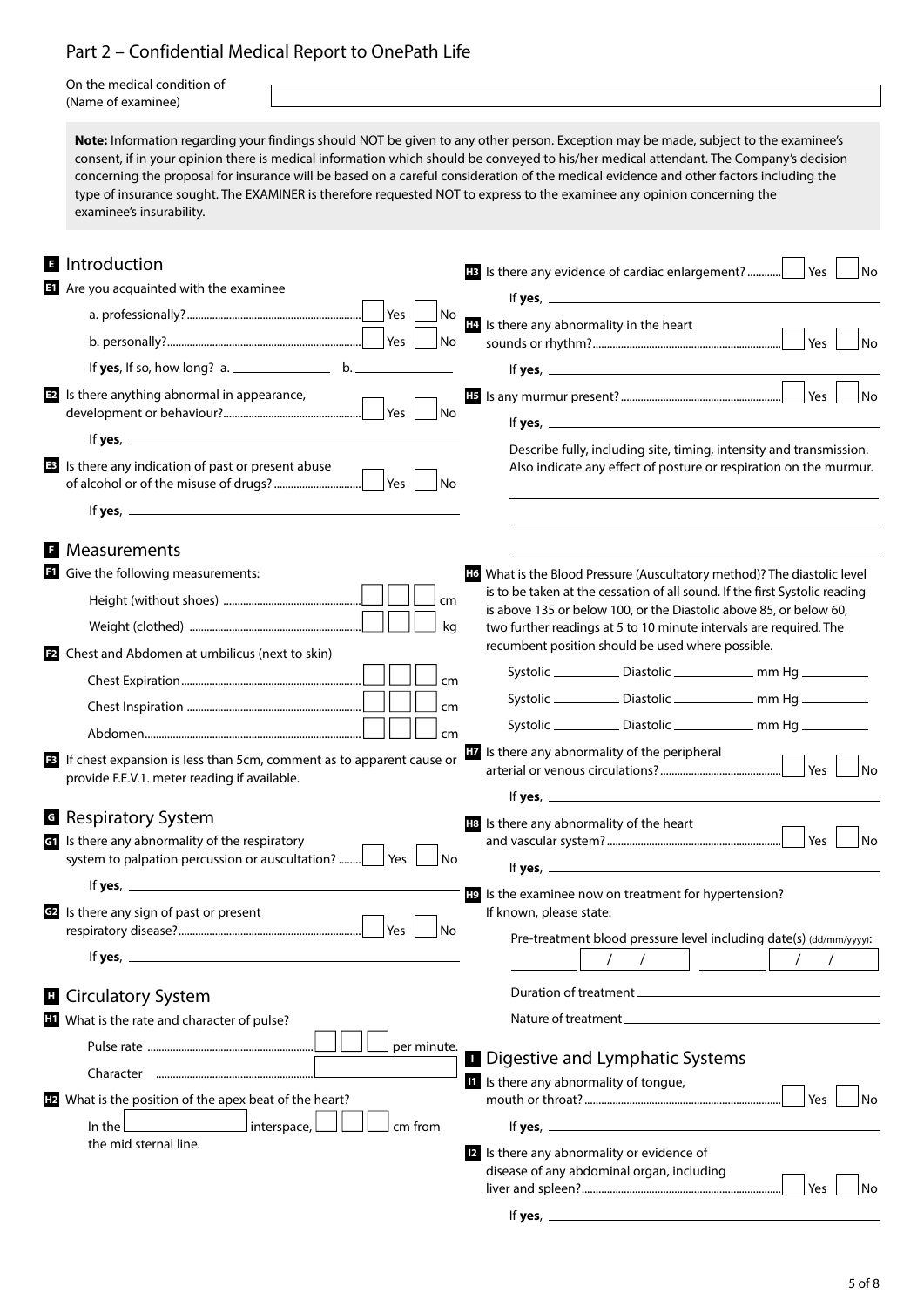| 13. Is there any abnormality of lymph nodes in the                                                                                                                                                                                                                                                                                                                                                                                                                                                                | No<br>Yes                                                                              |           | <b>H</b> Musculo-Skeletal System and Skin                                                                                                                                                         |                                                                                                                                             |
|-------------------------------------------------------------------------------------------------------------------------------------------------------------------------------------------------------------------------------------------------------------------------------------------------------------------------------------------------------------------------------------------------------------------------------------------------------------------------------------------------------------------|----------------------------------------------------------------------------------------|-----------|---------------------------------------------------------------------------------------------------------------------------------------------------------------------------------------------------|---------------------------------------------------------------------------------------------------------------------------------------------|
|                                                                                                                                                                                                                                                                                                                                                                                                                                                                                                                   |                                                                                        |           | <b>1</b> a. Is there any abnormality of the form                                                                                                                                                  | Yes<br>No                                                                                                                                   |
|                                                                                                                                                                                                                                                                                                                                                                                                                                                                                                                   | Yes  <br>l No                                                                          |           |                                                                                                                                                                                                   |                                                                                                                                             |
|                                                                                                                                                                                                                                                                                                                                                                                                                                                                                                                   |                                                                                        |           | <b>b.</b> Is there any abnormality of the form or<br>function of the muscles or connective tissues?                                                                                               | Yes  <br><b>No</b>                                                                                                                          |
| <b>Genito-Urinary System</b>                                                                                                                                                                                                                                                                                                                                                                                                                                                                                      |                                                                                        |           |                                                                                                                                                                                                   |                                                                                                                                             |
| Examination of the urine. The urine should be passed at the time of<br>examination. If not, please state circumstances:                                                                                                                                                                                                                                                                                                                                                                                           |                                                                                        |           | c. Is there any abnormality of the form or function<br>of the back or neck including the cervical                                                                                                 | Yes<br><b>No</b>                                                                                                                            |
| If albumin is found, an early morning specimen should be<br>examined and findings recorded before completing report.                                                                                                                                                                                                                                                                                                                                                                                              |                                                                                        |           |                                                                                                                                                                                                   | l No                                                                                                                                        |
|                                                                                                                                                                                                                                                                                                                                                                                                                                                                                                                   |                                                                                        | M Summary |                                                                                                                                                                                                   |                                                                                                                                             |
| Is there any evidence of abnormality of the                                                                                                                                                                                                                                                                                                                                                                                                                                                                       | Yes $ $<br>No                                                                          |           | Do you consider any medical attendant's                                                                                                                                                           |                                                                                                                                             |
|                                                                                                                                                                                                                                                                                                                                                                                                                                                                                                                   |                                                                                        |           | reports or any special tests are required?                                                                                                                                                        | Yes<br>No                                                                                                                                   |
|                                                                                                                                                                                                                                                                                                                                                                                                                                                                                                                   | Yes  <br>No                                                                            |           |                                                                                                                                                                                                   | No special tests are to be carried out in connection with this                                                                              |
| If so, give expected date of                                                                                                                                                                                                                                                                                                                                                                                                                                                                                      |                                                                                        |           | application for insurance without OnePath's approval.                                                                                                                                             |                                                                                                                                             |
|                                                                                                                                                                                                                                                                                                                                                                                                                                                                                                                   | $\overline{\phantom{a}}$<br>$\prime$                                                   |           |                                                                                                                                                                                                   |                                                                                                                                             |
| <b>R</b> Nervous System<br>K Is there any defect of vision or abnormality<br><b>to</b> a. Is there any defect in hearing or speech? In case of present or past<br>ear discharge or deafness, state result<br><b>b.</b> Is there any evidence of mental abnormality?<br>If yes, $\overline{\phantom{a}}$<br>c. Is there any evidence of any disorder of<br>If yes, $\_\_$<br>Important: This Medical Examination is a matter of importance to the person you have just examined and it would be appreciated if you | Yes<br> No<br>Yes $\vert$<br>$\overline{\phantom{a}}$ No<br>Yes  <br>l No<br>Yes<br>No |           | Do you consider the person examined to be likely<br>disablement of the person examined.<br>a. as disclosed in Sections A, B and C of this form<br><b>b.</b> disclosed by your medical examination | Yes  <br>No<br>Comment fully on any unfavourable features (either physical or<br>mental) which could either reduce life expectancy or cause |
| would please forward the report without delay to OnePath Life. Please forward the report to the OnePath Life postal address which can be<br>found on page 8.                                                                                                                                                                                                                                                                                                                                                      |                                                                                        |           |                                                                                                                                                                                                   |                                                                                                                                             |
| Signature of<br>$\boldsymbol{x}$<br><b>Medical Examiner</b>                                                                                                                                                                                                                                                                                                                                                                                                                                                       |                                                                                        |           |                                                                                                                                                                                                   | Date (dd/mm/yyyy)                                                                                                                           |
| Qualifications (BLOCK LETTERS)                                                                                                                                                                                                                                                                                                                                                                                                                                                                                    |                                                                                        |           |                                                                                                                                                                                                   |                                                                                                                                             |
| Payment of Fee<br>Name                                                                                                                                                                                                                                                                                                                                                                                                                                                                                            |                                                                                        |           |                                                                                                                                                                                                   |                                                                                                                                             |
| Address                                                                                                                                                                                                                                                                                                                                                                                                                                                                                                           |                                                                                        |           |                                                                                                                                                                                                   |                                                                                                                                             |
| Suburb                                                                                                                                                                                                                                                                                                                                                                                                                                                                                                            |                                                                                        | State     |                                                                                                                                                                                                   | Postcode                                                                                                                                    |
| Phone<br><b>Business</b>                                                                                                                                                                                                                                                                                                                                                                                                                                                                                          |                                                                                        | Mobile    |                                                                                                                                                                                                   |                                                                                                                                             |

6 of 8

Home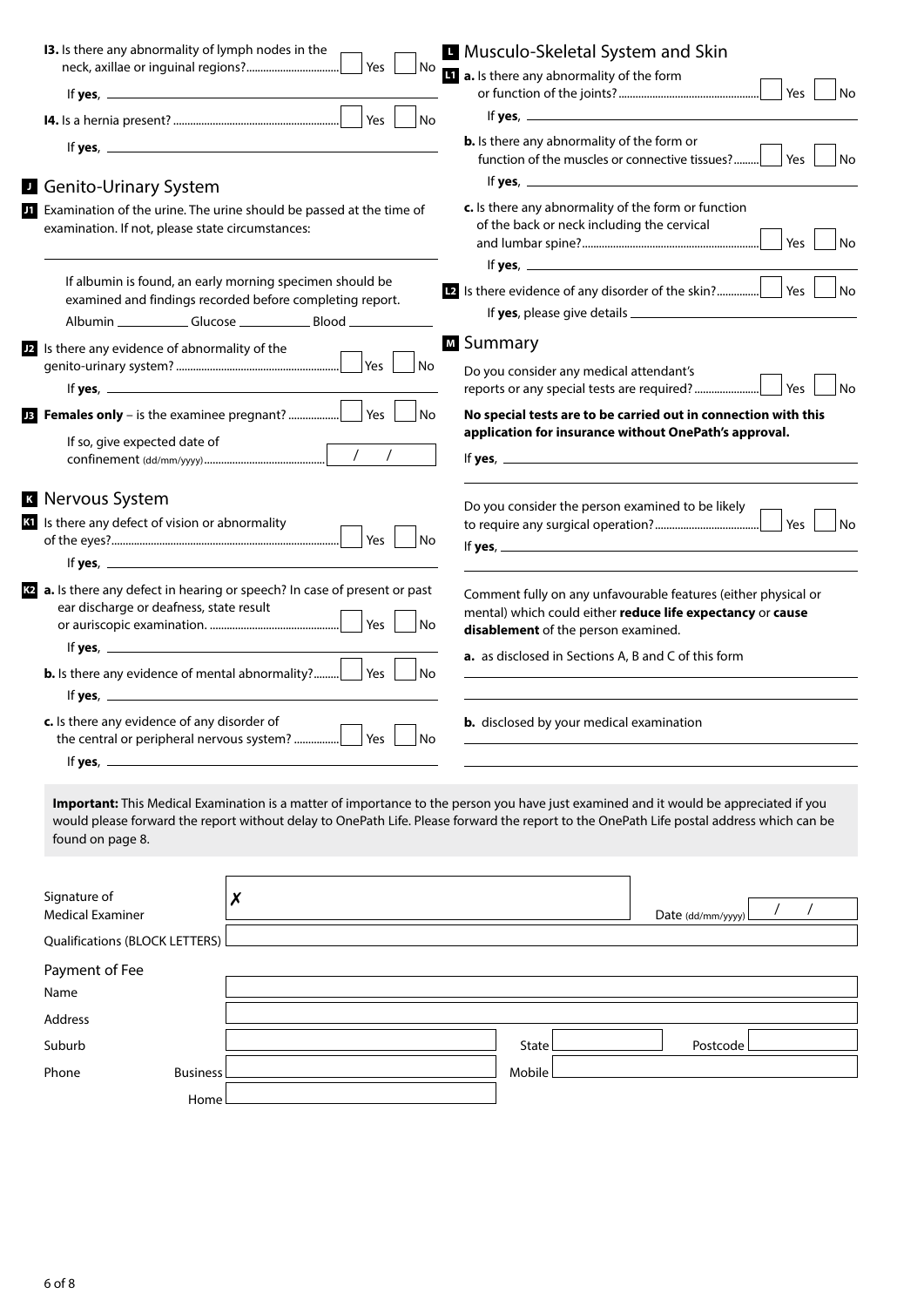# Privacy Statement

In this section 'we', 'us' and 'our' refers to OnePath Life Limited. 'You' and 'your' refers to policy owners and life insured's.

We collect your personal information (including health and other sensitive information) from you in order to manage and administer our products and services. Without your personal information, we may not be able to process your application/contributions or provide you with the products or services you require.

We are committed to ensuring the confidentiality and security of your personal information (including health and other sensitive information). Our Privacy Policy details how we manage your personal information and is available on request or may be downloaded from [onepath.com.au/about-us/privacy-policy](https://www.onepath.com.au/about-us/privacy-policy.html)

In order to undertake the management and administration of our products and services, it may be necessary for us to disclose your personal information (including health and other sensitive information) to certain third parties as outlined below.

Unless you consent to such disclosure we will not be able to consider the information you have provided.

## Providing your information to others

The parties to whom we may routinely disclose your personal information (including health and other sensitive information) include:

- an organisation that assists us to detect and protect against consumer fraud;
- any related company of OnePath Life Limited which will use the information for the same purposes as OnePath Life Limited and will act under OnePath Life's Privacy Policy;
- organisations, including those in alliance with us or our related companies, to distribute, manage and administer our products and services, carry out business functions and analytics activities;
- organisations performing administration and/or compliance functions in relation to the products and services we provide;
- organisations providing medical or other services for the purpose of the assessment of any insurance claim you make with us (such as reinsurers);
- our solicitors or legal representatives;
- organisations maintaining our information technology systems;
- organisations providing mailing and printing services;
- persons who act on your behalf (such as your agent or financial adviser);
- the policy owner (where you are a life insured who is not the policy owner);
- regulatory bodies, government agencies, law enforcement bodies and courts;
- our related companies (members of the Zurich Insurance Group Ltd), including for carrying out any group business functions.

We will also disclose your personal information in circumstances where we are required by law to do so. Examples of such laws are:

- The *Family Law Act 1975* (Cth) enables certain persons to request information about your interest in a superannuation fund;
- There are disclosure obligations to third parties under the *Anti-Money Laundering and Counter-Terrorism Financing Act 2006.*

## Information required by law

OnePath Life Limited may be required by relevant laws to collect certain information from you. Details of these laws and why they require us to collect this information are contained in our Privacy Policy at [onepath.com.au/about-us/privacy-policy](https://www.onepath.com.au/about-us/privacy-policy.html)

## Marketing and privacy

We and our related entities may use your personal information (including health and other sensitive information) to send you information about our financial products and services from time to time. We may also disclose your personal information (including health and other sensitive information) to our related companies and organisations in an arrangement or alliance with us and/or our related companies to share information for marketing purposes. This is to enable them to tell you about a product or service offered by them or a third party with whom they have an arrangement.

If you do not want us to use and disclose your information as set out above, phone Customer Services on 133 667 to withdraw your consent.

Where you wish to authorise any other parties to act on your behalf, to receive information and/ or undertake transactions please notify us in writing.

If you give us personal information (including health and other sensitive information) about someone else, you must show them a copy of this document or OnePath Life's Privacy Policy available at [onepath.com.au/about-us/privacy-policy](https://www.onepath.com.au/about-us/privacy-policy.html) so that they may understand the manner in which their personal information (including health and other sensitive information) may be used or disclosed by us in connection with your dealings with us.

## Privacy Policy

Our Privacy Policy contains information about:

- when we may collect information from a third party;
- how you may access and seek correction of the personal information (including health and other sensitive information) we hold about you; and
- how you can raise concerns that we have breached the Privacy Act or an applicable code and how we will deal with those matters.